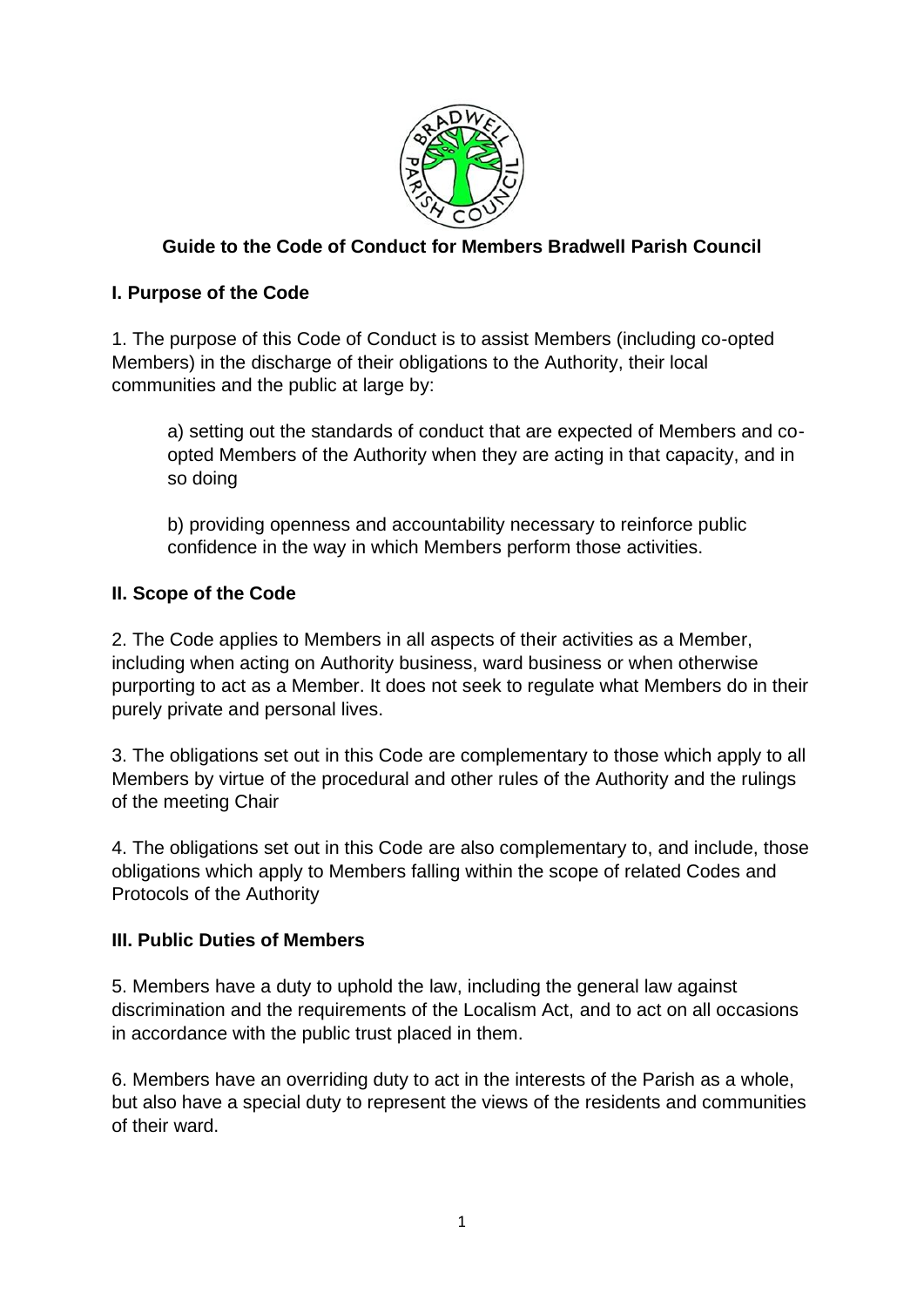# **IV. Principles of Conduct**

7. The Localism Act 2011 required that the Authority must adopt a Code of Conduct to apply to its Members and co-opted Members, which is

(a) consistent with a set of prescribed principles described and

- (b) includes provisions in respect of the registration and disclosure of
	- (i) pecuniary interests, both

(1) 'disclosable pecuniary interests' required as a minimum under the Localism Act and

- (2) other pecuniary interests; and
- (ii) interests other than pecuniary interests

8. In carrying out their duties in exercising the functions of their Authority or otherwise acting as a councillor or co-opted member, Members will be expected to observe the provisions of the Code and appreciate that the Code is based on the following general principles of conduct identified by the Committee on Standards in Public Life in its First Report as applying to holders of public office, which will be taken into consideration when any allegation is received of breaches of the provisions of the Code.

## **"Selflessness"**

Holders of public office should take decisions solely in terms of the public interest. They should not do so in order to gain financial or other material benefits for themselves, their family, or their friends.

#### **Integrity**

Holders of public office should not place themselves under any financial or other obligation to outside individuals or organisations that might influence them in the performance of their official duties.

## **Objectivity**

In carrying out public business, including making public appointments, awarding contracts, or recommending individuals for rewards and benefits, holders of public office should make choices on merit.

## **Accountability**

Holders of public office are accountable for their decisions and actions to the public and must submit themselves to whatever scrutiny is appropriate to their office.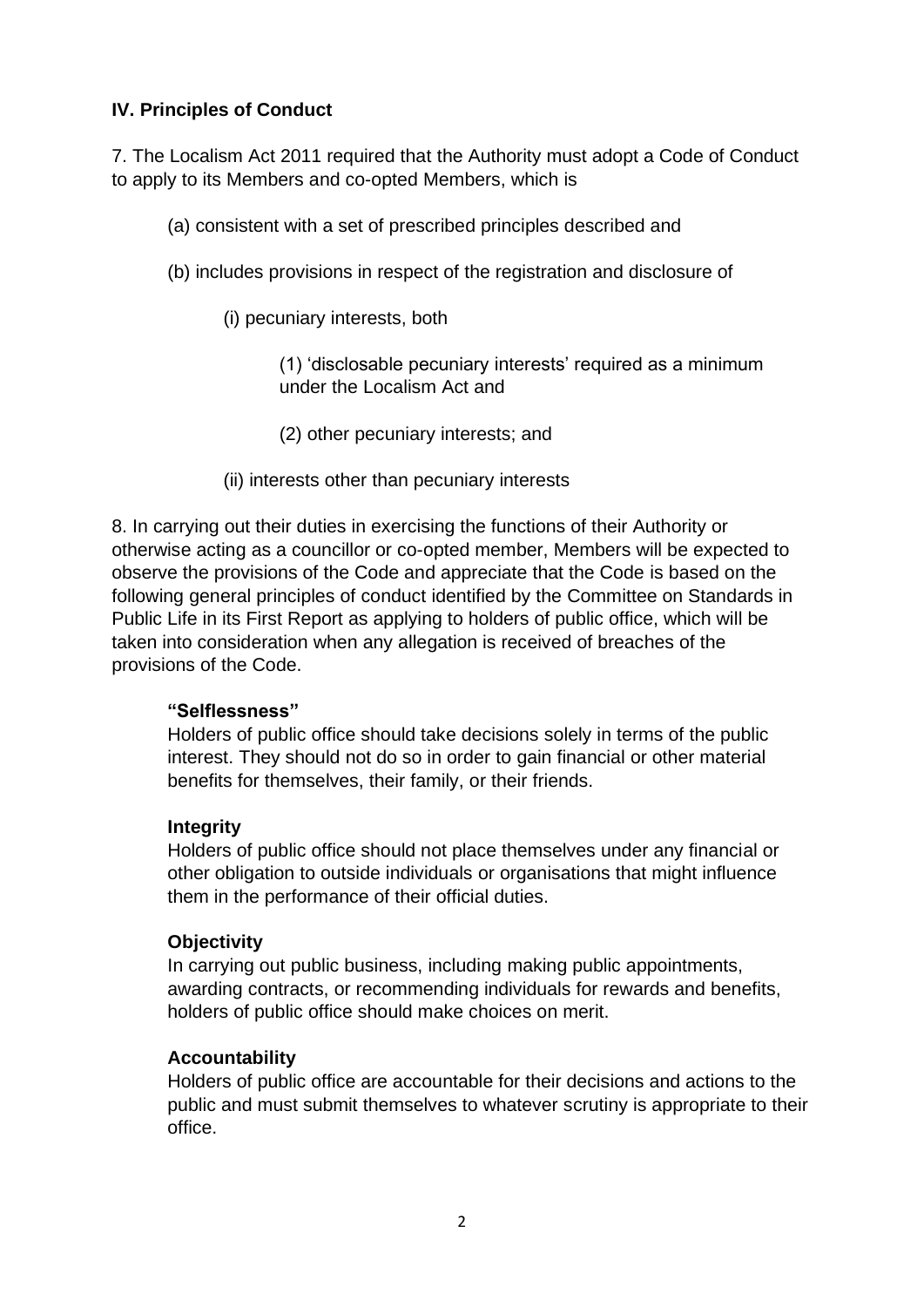#### **Openness**

Holders of public office should be as open as possible about all the decisions and actions that they take. They should give reasons for their decisions and restrict information only when the wider public interest clearly demands.

#### **Honesty**

Holders of public office have a duty to declare any private interests relating to their public duties and to take steps to resolve any conflicts arising in a way that protects the public interest.

#### **Leadership**

Holders of public office should promote and support these principles by leadership and example."

## **V. General Expectations of Conduct**

9. Members shall base their conduct on a consideration of the public interest, avoid conflict between personal interest and the public interest and resolve any conflict between the two, at once, and in favour of the public interest.

10. Members shall at all times ensure that their use of expenses, allowances, facilities and services provided from the public purse is strictly in accordance with the rules laid down on these matters, and that they observe any limits placed by the Authority on the use of such expenses, allowances, facilities and services.

11. Members shall at all times conduct themselves in a manner which will tend to maintain and strengthen the public's trust and confidence in the integrity of the Authority and never undertake any action which would bring the Authority, or its Members or officers generally, into disrepute.

## **VI. Registration and Declaration of Interests**

14. Members shall fulfil conscientiously the requirements of the Authority in respect of the registration of interests in the Register(s) of Members' Interests and, where it is required or appropriate to do so, shall always draw attention to any relevant interest in any proceeding of the Authority or its Committees, or in any communications with the Authority, its Members or officers as required in

- (a) Part 2 of the Code of Conduct; and
- (b) the Council's standing orders

## **VII. Duties in respect of the Milton Keynes Council Standards Committee and the Monitoring Officer**

15. The application and guidance on this Code shall be a matter for Milton Keynes Council Standards Committee and, as appropriate, the Monitoring Officer, to assist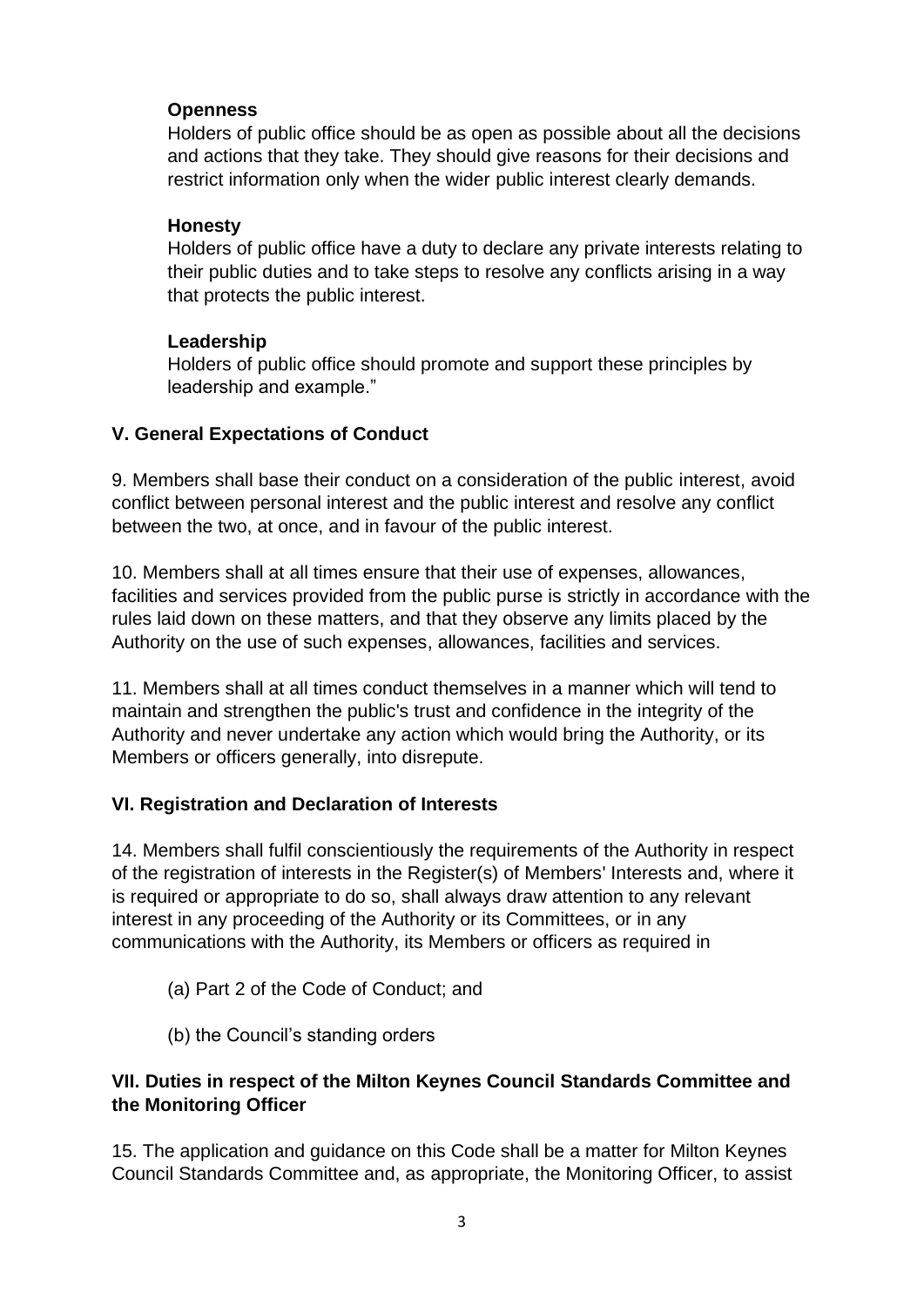parish (town or community) councils to promote and maintain high standards of conduct acting in accordance with their terms of reference or duties as set out in chapter 7 to the Localism Act 2011.

16. Members shall co-operate, at all stages, with any investigation into their conduct by or under the authority of those persons and shall not seek to intimidate or attempt to intimidate any person who is or is likely to be a complainant, a witness or involved in the administration of any investigation or proceedings in relation to an allegation that a member has failed to comply with his or her authority's code of conduct.

17. No Member shall lobby a member of the Milton Keynes Council Standards Committee in a manner calculated or intended to influence their consideration of a complaint of a breach of this Code otherwise than in accordance with the arrangements laid down by the Authority.

#### **VIII. Criminal offences in relation to Conduct**

18. The Code and associated arrangements are prepared pursuant to the Council's and Members' duties under Chapter 7 of the Localism Act 2011.

19. The following are criminal offences relating to the registration and disclosure of interests created under the Localism Act 2011.

(a) Where the Member fails, without reasonable excuse to

(i) notify the Milton Keynes Council monitoring officer of any disclosable pecuniary interests which the person has at the time when the notification is given, which is required to be given before the end of 28 days beginning with the day on which the person becomes a member or co-opted member of the authority; or

(ii) notify the Milton Keynes Council authority's monitoring officer of an interest before the end of 28 days of an event where a Member is present at a meeting of the authority, or is discharging an executive (Cabinet) function, and is aware that he or she has a disclosable pecuniary interest in any matter to be considered, or being considered, and that interest is not entered in the authority's register or is not the subject of a pending notification

(b) Where a Member notifies the Milton Keynes Council authority's monitoring officer of such an interest but the person provides information that is false or misleading and the person—

(i) knows that the information is false or misleading; or

(ii) is reckless as to whether the information is true and not misleading.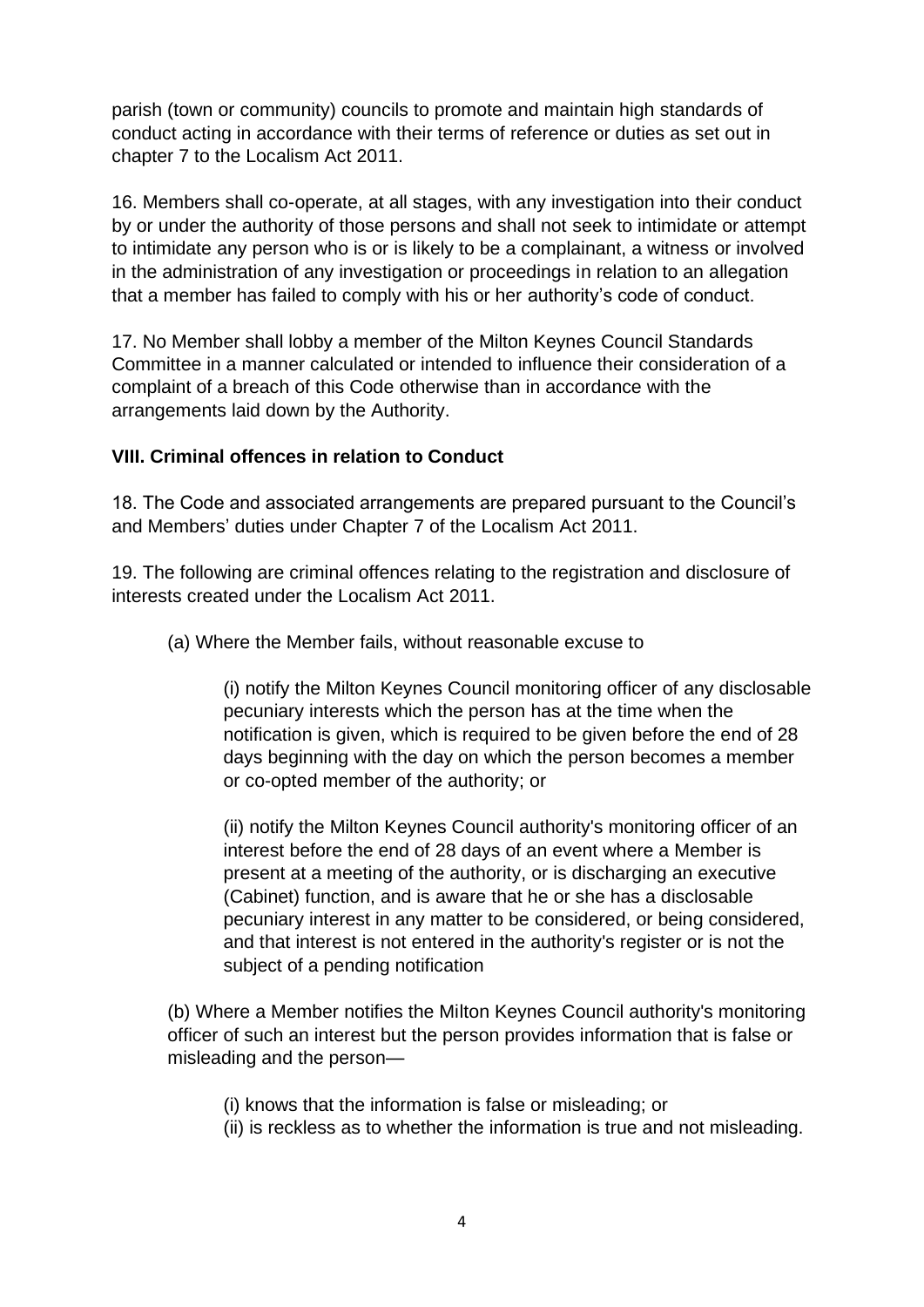(c) Where a Member is present at a meeting of the authority, is aware that they have a disclosable pecuniary interest in any matter to be considered, or being considered, at the meeting, and either

(i) participates, or participates further, in any discussion of the matter at the meeting, or

(ii) participates in any vote, or further vote, taken on the matter at the meeting,

20. Offences also exist under the Bribery Act 2010, which includes the situation where a Member requests, agrees to receive or accepts a financial or other advantage intending that, in consequence, any function of a public nature, any activity connected with the Authority or any activity to be performed by or on behalf of the Authority or others should be performed improperly.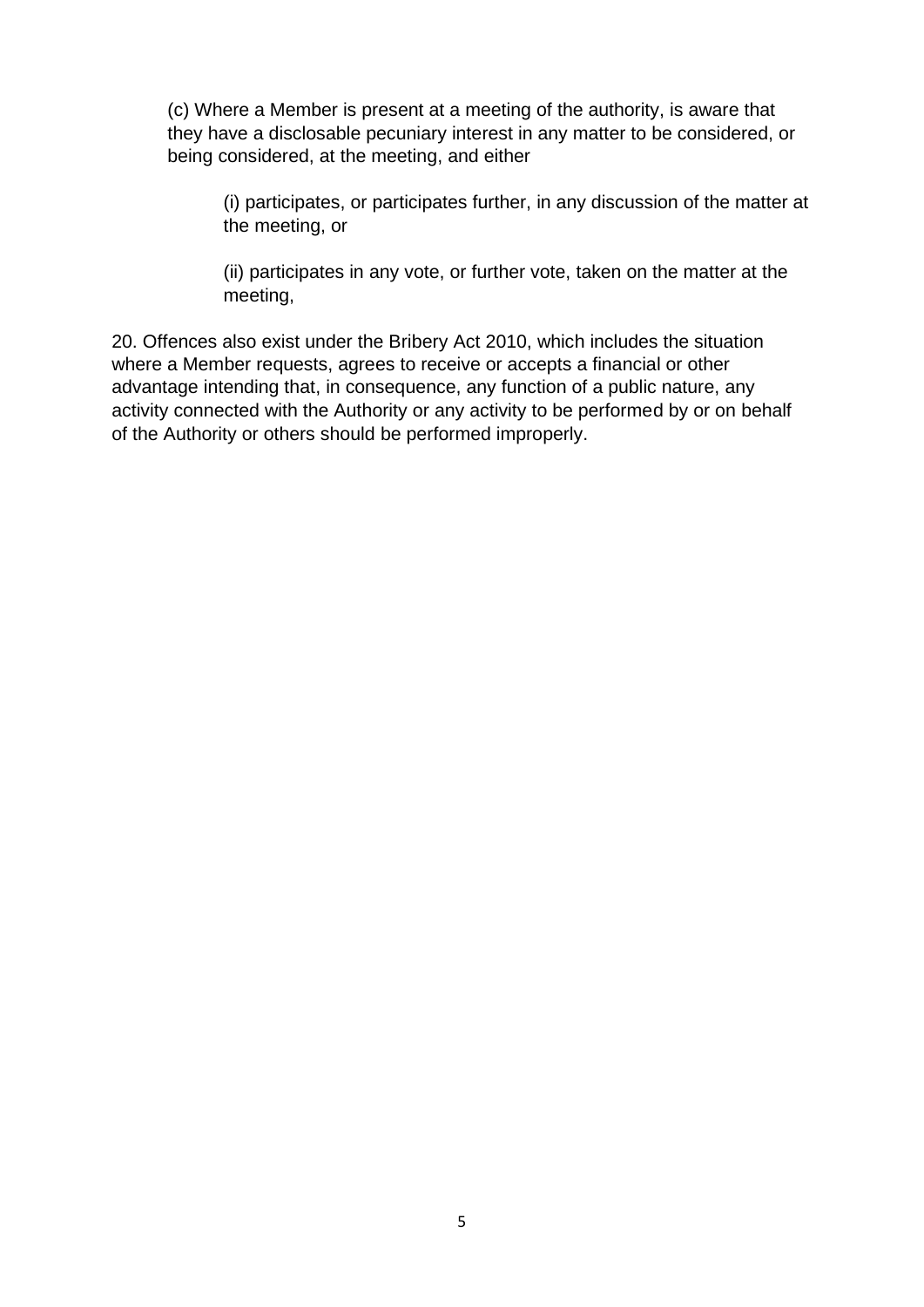

# **The Code of Conduct for Members and Co-Opted Members**

## **Part 1: General Obligations**

The Members of Bradwell Parish Council must:

1. provide leadership to the authority and communities within its area, by personal example;

- 2. respect others and not bully any person;
- 3. not do anything which may cause the Authority to breach its equality duties;

4. not do anything which compromises or is likely to compromise the impartiality of those who work for, or on behalf of, the Authority;

5. respect the confidentiality of information received by them as a Member:-

- (a) not disclosing information to third parties unless
	- (i) required by law to do so; or

(ii) where there is a clear and overriding public interest in doing so and the disclosure is made in good faith and in compliance with the reasonable requirements of the Council; and

(b) not obstructing third parties' legal rights of access to information;

6. not conduct themselves in a manner which could reasonably be regarded as bringing their office or the Authority into disrepute;

7. not use or attempt to use their position as a Member improperly to confer on or secure for themselves or for any other person, an advantage or disadvantage;

8. when using or authorising the use by others of the resources of the Authority;

(a) act in accordance with the Authority's reasonable requirements; and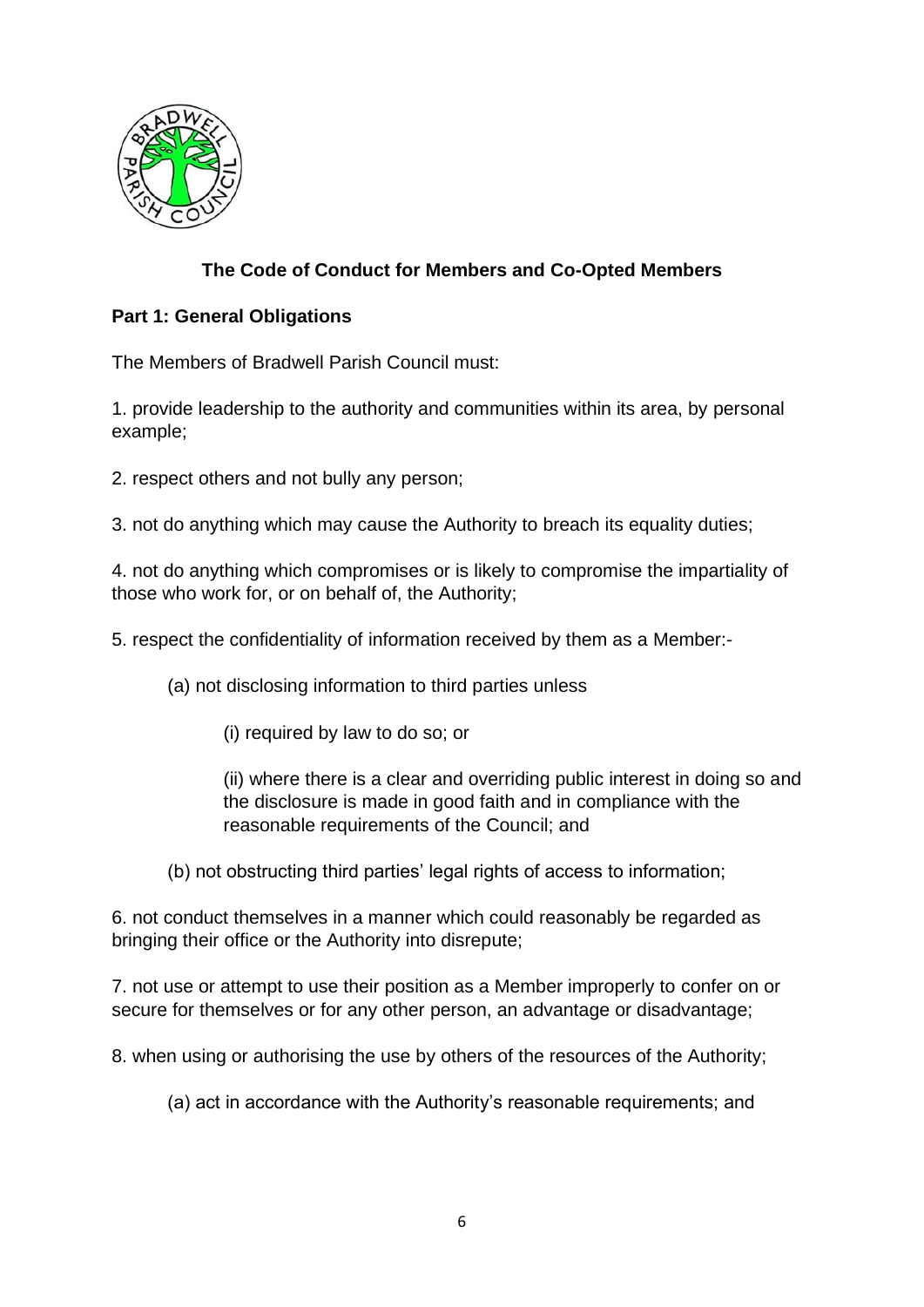(b) ensure that such resources are not used improperly for political purposes (including party political purposes);

9. exercise their own independent judgement, taking decisions for good and substantial reasons: -

(a) attaching appropriate weight to all relevant considerations including, where appropriate, public opinion and the views of political groups;

(b) paying due regard to the advice of officers, in particular to the advice of the statutory chief officers and specifically the Chief Finance Officer and the Monitoring Officer in fulfilling their roles; and

(c) stating the reasons for decisions where those reasons are not otherwise apparent;

10. submit themselves to whatever scrutiny is appropriate to their office; and

11. whilst exercising their duties, ensure that they uphold the rule of law.

## **Part 2: Registration, Disclosure and Duties on Interests Held by Members and Co-Opted Members**

#### **A. Disclosable Pecuniary Interests**

Members of Bradwell Parish Council must:

1. comply with the statutory requirements to register, disclose and withdraw from participating in respect of any matter in which they have a Disclosable Pecuniary Interest, as defined by the Localism Act 2011 and set out at Table 1

2. ensure that their register of interests is kept up to date and notify the Monitoring Officer in writing with 28 days of becoming aware of any change in respect of their Disclosable Pecuniary Interests

3. make verbal declaration of the existence and nature of any Disclosable Pecuniary Interest at any Meeting at which they are present at which an item of business which affects or relates to the subject matter of that interest is under consideration, at or before the consideration of the item of business or as soon as the interest becomes apparent (unless the interest is a sensitive interest in which event they need not disclose the nature of the interest)

4. recognise that "meeting" means any meeting organised by or on behalf of the authority, including:-

- any meeting of the Council, or a Committee or Sub-Committee of the **Council**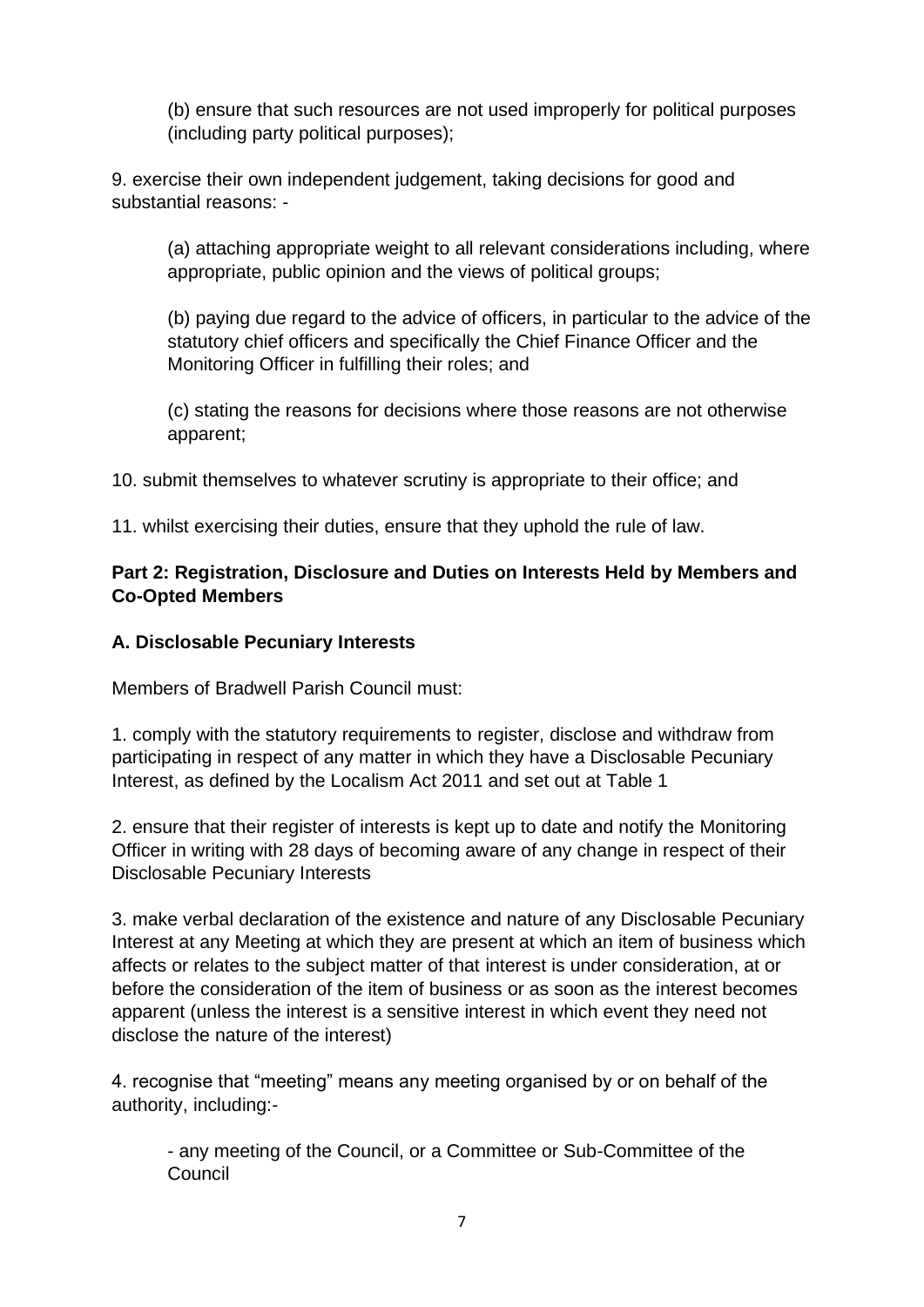- any briefing by officers; and
- any site inspection to do with business of the authority

#### **B. Personal Interests: other pecuniary interests and interests other than pecuniary interests**

Members of Bradwell Council must:

1. in addition to the requirements at A. above, if they attend a meeting at which any item of business is to be considered and they are aware that they have a Personal Interest in that item, they must make verbal declaration of the existence and nature of that interest at or before the consideration of the item of business or as soon as the interest become apparent.

2. recognise that they will have a personal interest or an interest other than a pecuniary interest (a "Personal Interest") in an item of business where:-

(a) a decision in relation to that item of business might reasonably be regarded as affecting the well-being or financial standing of

- (i) themselves;
- (ii) a member of their family;
- (iii) a person∗ with whom they have a close association; or

(iv) a person∗ from whom they have in the previous [twelve months] received a gift or hospitality with an estimated value of at least £100 as a Member (other than when as part of their approved duties) to a greater extent than it would affect the majority of the Council Tax payers, ratepayers or inhabitants of the ward or electoral area for which they have been elected (or otherwise of the authority administrative area).

(\**A person includes a natural person and also a legal person in the form of a company, a charitable, other incorporated body or, for these purposes, an unincorporated association*). Or

(b) it relates to or is likely to affect any of the interests listed in the Table 1 in the Schedule to this Code, but in respect of a member of their family (other than their spouse, civil partner or person with whom they are living as spouse or civil partner) or a person with whom they have a close association and that interest is not a Disclosable Pecuniary Interest

3. note that personal interests of the kind listed in Table 2 in the Schedule to this Code may be added to the Member's register of interests for reasons of openness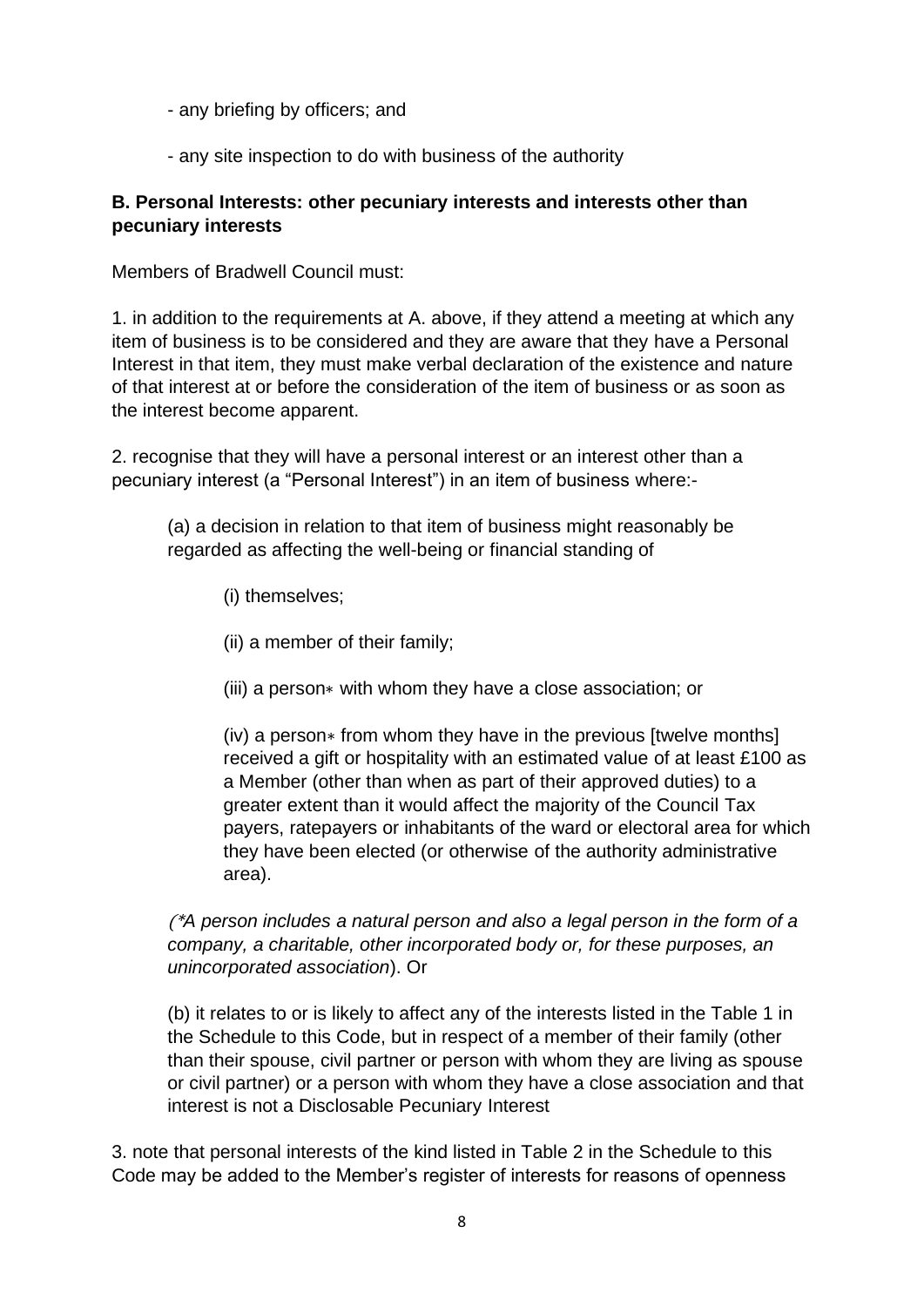and transparency.

# C. **Compliance with Standing Orders relating to Interests**

Members of Bradwell Council must:

1. In addition to the requirements above, comply with any and all obligations contained within the Council's standing orders, namely

(a) Council Procedure Rules; and relating to interests

## **D. Gifts and Hospitality**

Members of Bradwell Parish Council must:-

1. for inclusion in the Register of Interests for a period of three years, notify the Monitoring Officer within 28 days and in writing of the receipt of any gift, benefit or hospitality with a value in excess of £100 which they have accepted as a Member from any person or body other than the authority.

2 This duty to notify the Monitoring Officer does not apply where the gift, benefit or hospitality comes within any description approved for this purpose as set out in the Council's protocol on gifts and hospitality.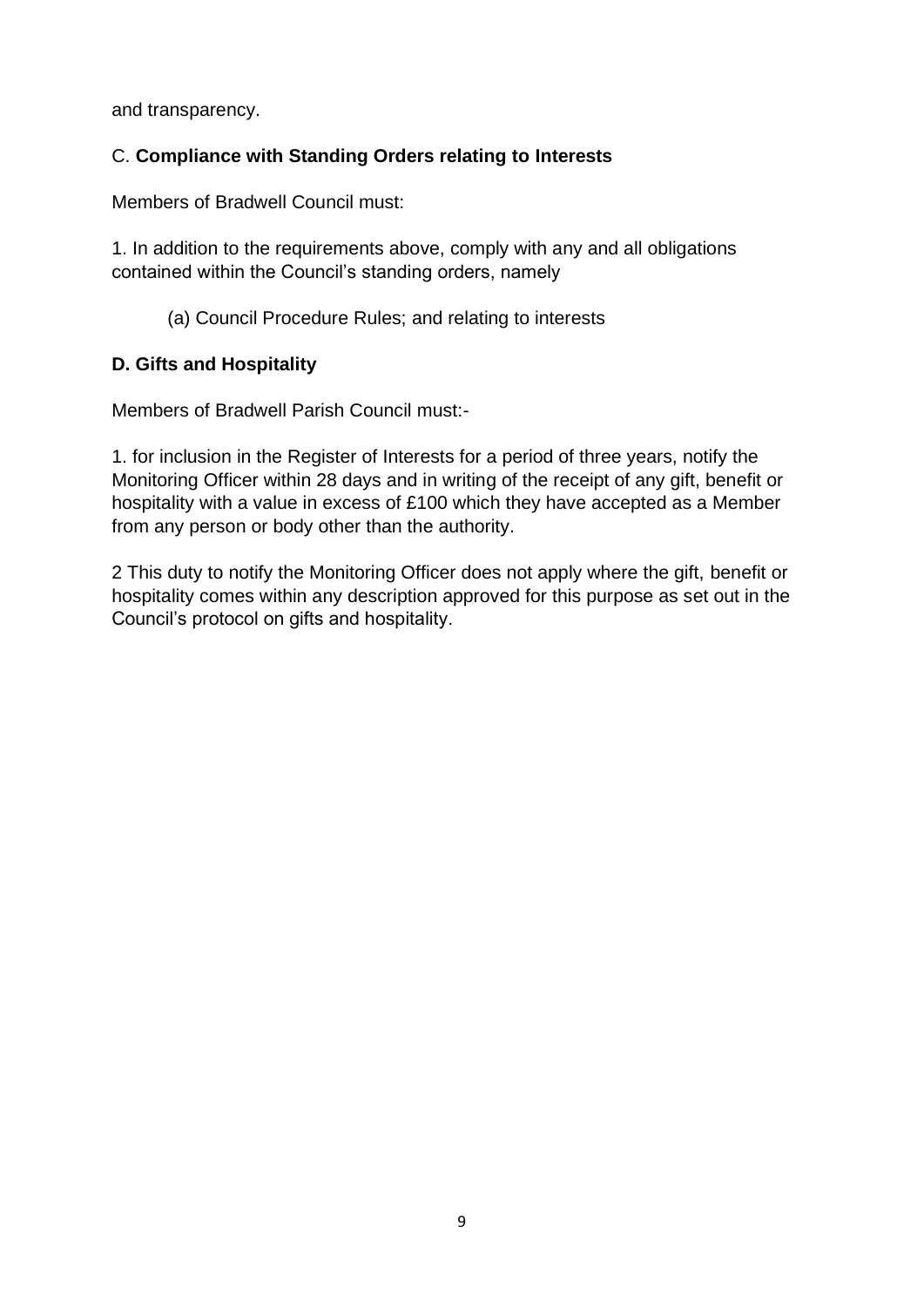**TABLE 1**

| <b>Disclosable Pecuniary Interests (2012 Regulations)</b> |                                                                                  |
|-----------------------------------------------------------|----------------------------------------------------------------------------------|
| 1. Employment, office, trade, profession                  | Carried out by you and/or by your                                                |
| or vocation                                               | spouse or civil partner for a profit or                                          |
|                                                           | gain                                                                             |
| 2. Sponsorship                                            | Name(s) of any person or body other                                              |
|                                                           | than the Council, who has made a                                                 |
|                                                           | payment or provision of any other                                                |
|                                                           | financial benefit to me within the 12                                            |
|                                                           | month period preceding this notification                                         |
|                                                           | in respect of any expenses incurred by                                           |
|                                                           | me in carrying out my duties as a                                                |
|                                                           | member or towards my election                                                    |
|                                                           | expenses.                                                                        |
| 3. Contracts                                              | Description of any contract under which                                          |
|                                                           | goods and services are to be provided,<br>or works executed, made between the    |
|                                                           | Council and myself and / or my spouse                                            |
|                                                           | or civil partner or a firm, company or                                           |
|                                                           | other body in which I and/or my spouse                                           |
|                                                           | or civil partner has a beneficial interest,                                      |
|                                                           | and which has not been fully discharged                                          |
| 4. Land                                                   | Address or other description of any land                                         |
|                                                           | in the Council's area in which I and/or                                          |
|                                                           | my spouse or civil partner has a                                                 |
|                                                           | beneficial interest You only need to                                             |
|                                                           | register land in the Council's area. This                                        |
|                                                           | includes your home if you own it or rent                                         |
|                                                           | it.                                                                              |
| 5. Licenses                                               | Address or other description of any land                                         |
|                                                           | in the Council's area for which I and/or                                         |
|                                                           | my spouse or civil partner has a licence                                         |
|                                                           | (alone or jointly with others) to occupy                                         |
|                                                           | for a month or longer                                                            |
| 6. Corporate tenancies                                    | Address or other description of any land                                         |
|                                                           | where the landlord is the Council and in                                         |
|                                                           | which the tenant is a body in which I<br>and/or my spouse or civil partner has a |
|                                                           | beneficial interest                                                              |
| 7. Securities                                             | Name(s) of any person or body who (to                                            |
|                                                           | my knowledge) has a place of business                                            |
|                                                           | or land in the Council's area and in                                             |
|                                                           | whom I and/or my spouse or civil                                                 |
|                                                           | partner has a beneficial interest in a                                           |
|                                                           | class of securities of that person or                                            |
|                                                           | body that exceeds the nominal value of                                           |
|                                                           | £25,000; or one hundredth of the total                                           |
|                                                           | issued share capital (whichever is the                                           |
|                                                           | lower) or if the share capital of that body                                      |